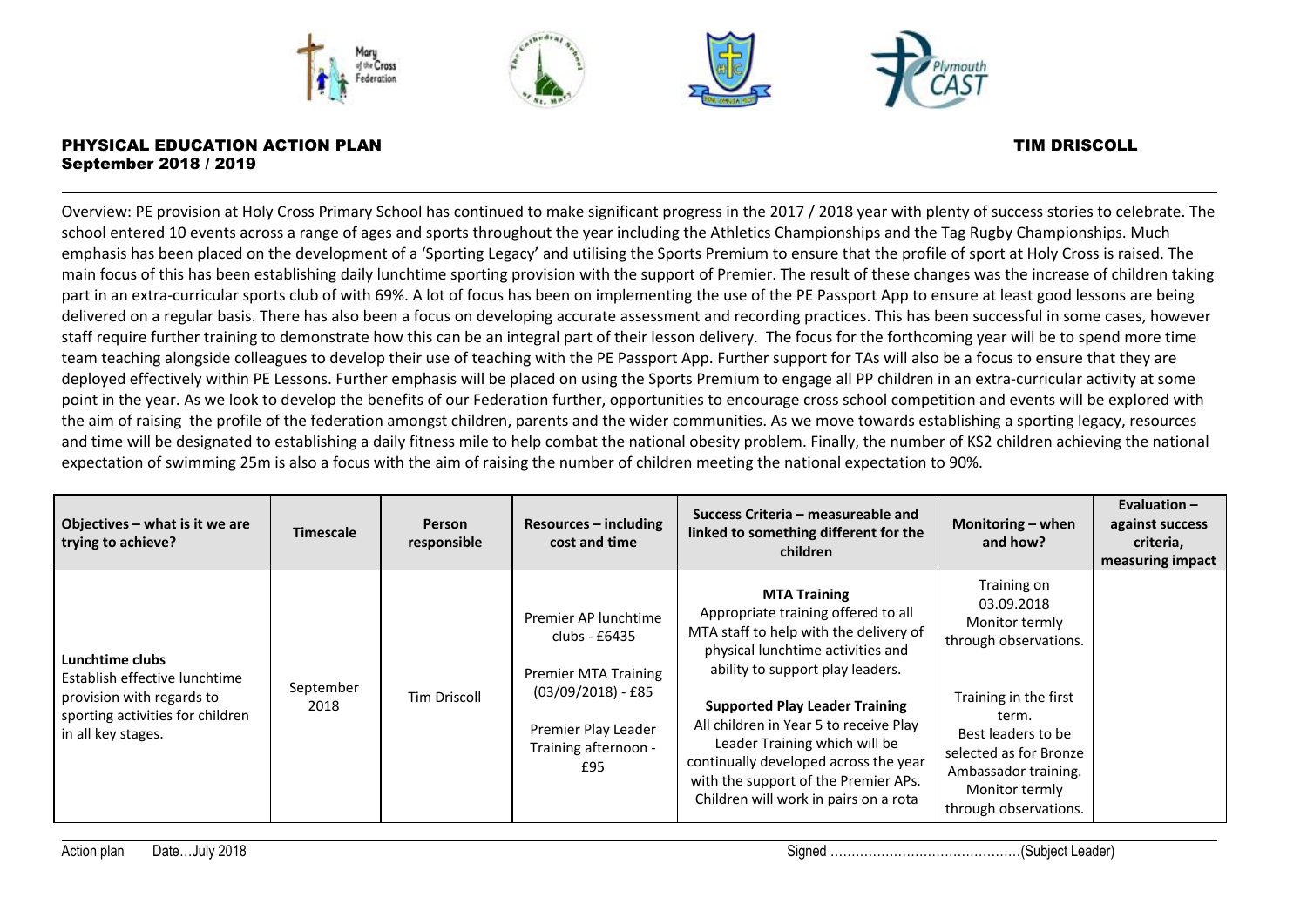







|                                                                                                                                                                                                                 |                                               |                     |                                                                                                                             | system to lead a 20 minute physical<br>activity with the children.<br><b>Activity Professionals</b><br>High quality physical activities<br>directed by the Premier APs as well as<br>support for the MTAs and Play<br>Leaders. | Paid professionals.<br>Observations to be<br>carried out termly +<br>additional from<br><b>Premier District</b><br>Manager. |  |
|-----------------------------------------------------------------------------------------------------------------------------------------------------------------------------------------------------------------|-----------------------------------------------|---------------------|-----------------------------------------------------------------------------------------------------------------------------|--------------------------------------------------------------------------------------------------------------------------------------------------------------------------------------------------------------------------------|-----------------------------------------------------------------------------------------------------------------------------|--|
| <b>Delivery of PE</b><br>Ensure that all children are<br>experiencing planned,<br>resourced and well executed<br>PE lessons.                                                                                    | November<br>2018                              | <b>Tim Driscoll</b> | PE Passport App<br>Subscription - £500<br>Supply Cover for<br>Observations - £TBC                                           | Focus on the Level 0 (Personal<br>Challenge) being immersed in all<br>lessons.                                                                                                                                                 |                                                                                                                             |  |
| <b>Assessment of PE</b><br>Ensure that all children have an<br>up-to-date assessment in PE<br>and teachers are secure in their<br>understanding of how this<br>assessment alters their<br>provision / delivery. | December<br>2018                              | <b>Tim Driscoll</b> | PE Passport App<br>Subscription - Already<br>accounted for above<br>Supply Cover for<br>Assessment support<br>and analysis. |                                                                                                                                                                                                                                |                                                                                                                             |  |
| <b>PE Experiences</b><br>To ensure that every child in<br>KS1 and KS2 has experience of<br>at least one Level 2 event<br>throughout the year and<br>several Level 1 events within<br>school.                    | Timetable in<br>place by<br>September<br>2018 | <b>Tim Driscoll</b> | Plymouth Schools<br>Sports Partnership<br>Subscription - £3500<br>Coaches - £1000                                           |                                                                                                                                                                                                                                |                                                                                                                             |  |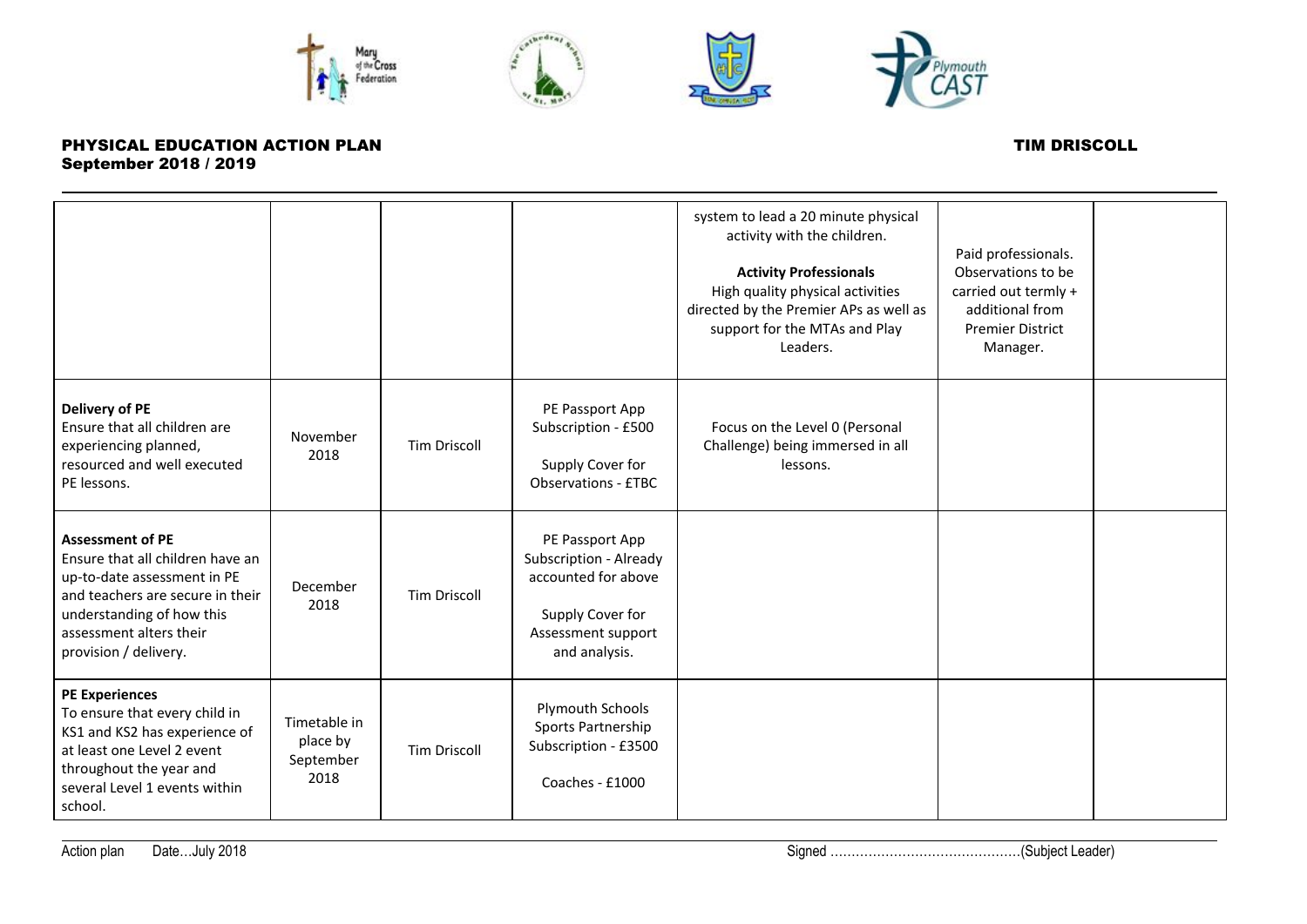







| <b>Club Links</b>                                                                                                                                                          |                  |                     |                                  |  |  |
|----------------------------------------------------------------------------------------------------------------------------------------------------------------------------|------------------|---------------------|----------------------------------|--|--|
| To further develop the school's<br>links with local clubs and<br>sporting organisations raising<br>the profile of our students<br>outside of the current school<br>network | <b>July 2019</b> | <b>Tim Driscoll</b> | Taster Days / Assembly<br>- £500 |  |  |
| <b>Mary of the Cross Federation</b><br><b>Sports</b><br>To enhance the sporting<br>opportunities across the<br>federation.                                                 | <b>July 2019</b> | <b>Tim Driscoll</b> | N/A                              |  |  |

## DEVELOPMENT

*MAINTENANCE & MONITORING*

| <b>Objectives</b> | <b>Timescale</b> | Person responsible | <b>Resources</b> | <b>Success Criteria</b> | <b>Monitoring</b> | <b>Evaluation</b> |
|-------------------|------------------|--------------------|------------------|-------------------------|-------------------|-------------------|
|                   |                  |                    |                  |                         |                   |                   |
|                   |                  |                    |                  |                         |                   |                   |
|                   |                  |                    |                  |                         |                   |                   |
|                   |                  |                    |                  |                         |                   |                   |
|                   |                  |                    |                  |                         |                   |                   |
|                   |                  |                    |                  |                         |                   |                   |
|                   |                  |                    |                  |                         |                   |                   |